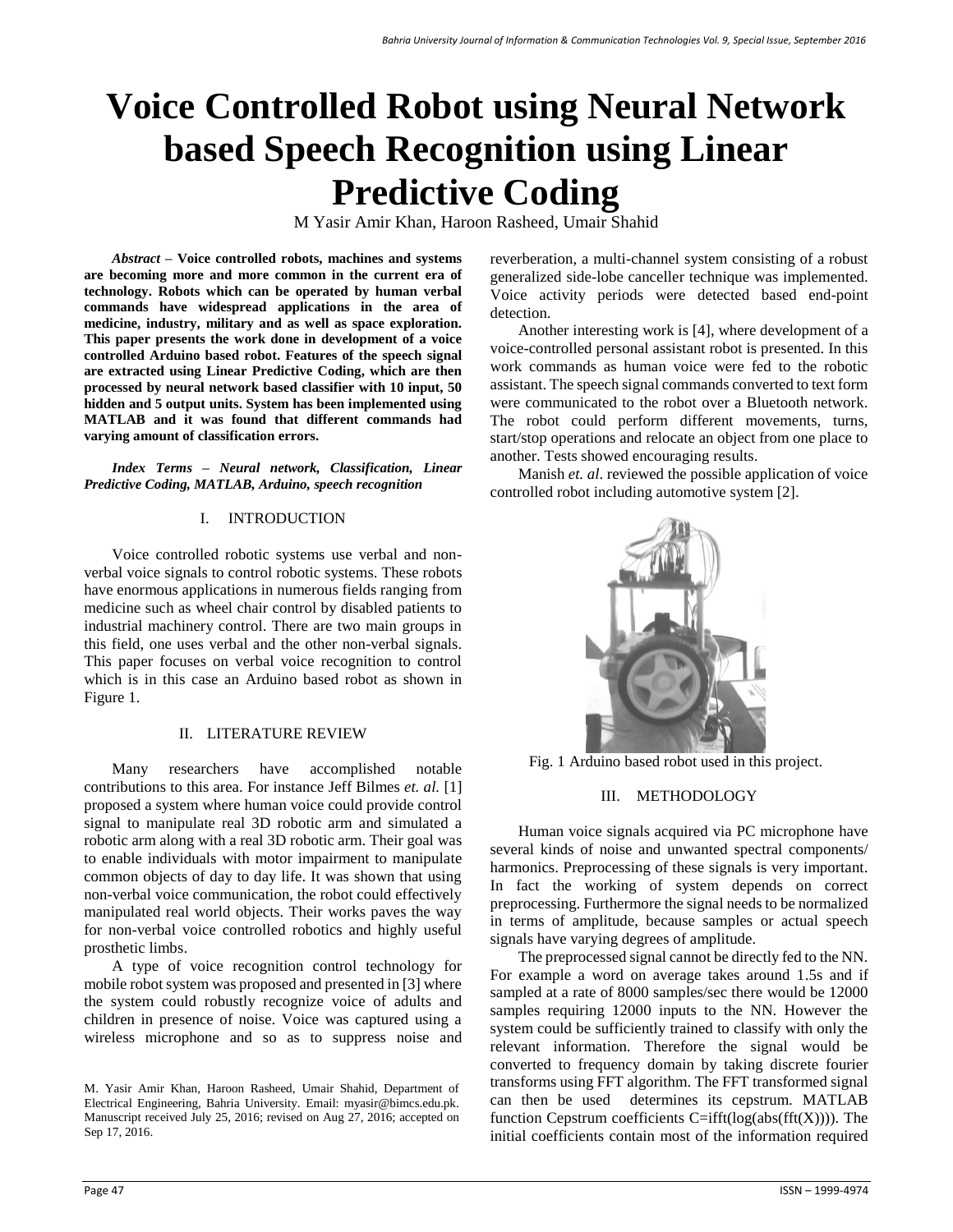for the NN hence instead of 12000 samples our job should in principle be done by 20 coefficients. By using mel frequency the working of the system would drastically improve [5]. However we have used the technique of Linear Predictive Coding(LPC) which is a more widely accepted technique and faster to implement on MATLAB according to our simulations.



Fig. 2 Signal flow block diagram.

The LPC analyzed signal in form of features is then fed to a feed-forward multilayer perceptron with tangenthyperbolic or log-sigmoid hidden layer and linear out put layer. The number of hidden and output layer neurons could be determined my Oja's thumb rule. The NN classifies the signal and coverts a text command which is used to control the arduino based robot interfaced with the PC using MATLAB.

The robot kit which was developed for this project comprises of arduino board and L268 dual h-bride dc motor drive. The robot is power by 7.5V dc and via USB cable connected to PC.

The signal flow block diagram of the system is shown in Figure 2. Matlab code is developed in this research work which comprises of three part or separate files. The first part is used to collect samples of commands. Twenty samples of each of five commands are acquires via PC microphone. The signal is then filter using a  $50<sup>th</sup>$  order FIR BPF filter with 300-3750Hz frequency range. The filter signal is then processed via LPC technique and 10 features are collected. An S matrix containing features of all 100 samples 20 belonging to each word is created and stored as .mat file.

The second part of the code is used to train the 10 input 50 hidden and 5 output NN. The number of epochs can be selected in the code. The weight matrices for hidden and output layer are calculated and stored as .mat file.

The third part of the code is the main program which performs two operations. Firstly it acquires speech command signal in real time, filters it and performs the LPC. The features are then fed to NN which is previously trained and the output command is determined as one of five. Secondly it interfaces with the arduino board using arduinoIO library and sends the relevant commands.

#### IV. DETAILS OF DATA USED

This system is based on neural networks (NN) based classification which need extensive training. To train the system for each verbal command (word) atleast 100 samples spoken by different male/ female individuals were required and about 100 to test the system.

The system has been trained for five commands and the voice signal was acquired via microphone. The system has been implemented using MATLAB. We have acquired 20 samples of each of five commands. Figure 2 shows the histogram of the sample data. It can be seen that the distribution is overlapping making the problem very challenging.



The plot of the features is shown in Figure 3. It can be seen that the features show variation in their shape for different command words.



## V. EXPERIMENTAL RESULTS AND DISCUSSION

The system was tested with 100 samples with 20 samples of each of 5 commands. The NN was trained for 200 epochs and the final mean square error calculated by the program was 24. This value is fairly high and should be less than 1. The false classifications are summarized in Table 1.

It can be observed that some of the commands are more susceptible to error possibly due to more demanding features for example 'left' has error probability of 0.5 i.e 50% of the time we will get 'left' command incorrectly recognized.